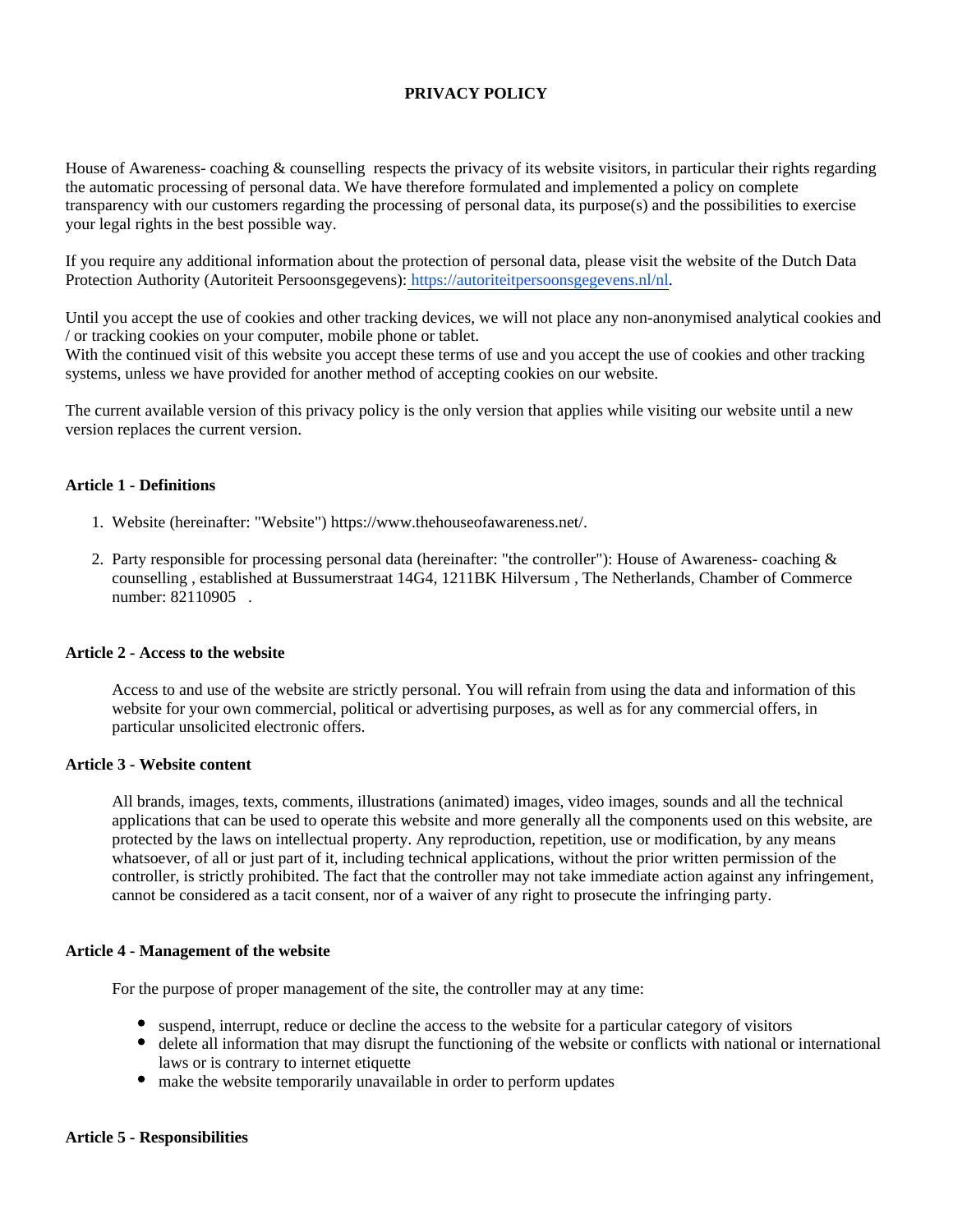- 1. The controller is not liable for any failure, disturbances, difficulties or interruptions in the functioning of the website, causing the (temporary) inaccessibility of the website or of any of its functionalities. You, yourself, are responsible for the way you seek connection to our website. You need to take all appropriate steps to protect your equipment and data against hazards such as virus attacks on the Internet. Furthermore, you are responsible for which websites you visit and what information you seek.
- 2. The controller is not liable for any legal proceedings taken against you:
	- because of the use of the website or services accessible via the Internet
	- $\bullet$  for violating the terms of this privacy policy
- 3. The controller is not liable for any damages that incur to you or third parties or your equipment, as a result of your connection to or use of the website and you will refrain from any subsequent (legal) action against the controller.
- 4. If the controller is involved in a dispute because of your (ab)use of this website, he is entitled to (re)claim all subsequent damages from you.

# **Article 6 - Collection of data**

- 1. Your personal data will be collected by House of Awareness- coaching & counselling .
- 2. Personal data means any information relating to an identified or identifiable natural person ('data subject').
- 3. An identifiable natural person is one who can be identified, directly or indirectly, in particular by reference to an identifier such as a name, an identification number, location data, an online identifier or to one or more factors specific to the physical, physiological, genetic, mental, economic, cultural or social identity of that natural person.
- 4. The personal data that are collected on the website are used mainly by the collector in order to maintain a (commercial) relationship with you and if applicable in order to process your orders. They are recorded in an (electronic) register.

# **Article 7 - Your rights regarding information**

- 1. Pursuant to Article 13 paragraph 2 sub b GDPR each data subject has the right to information on and access to, and rectification, erasure and restriction of processing of his personal data, as well as the right to object to the processing and the right to data portability.
- 2. You can exercise these rights by contacting us at houseofawareness.coaching@gmail.com.
- 3. Each request must be accompanied by a copy of a valid ID, on which you put your signature and state the address where we can contact you.
- 4. Within one month of the submitted request, you will receive an answer from us.
- 5. Depending on the complexity and the number of the requests this period may be extended to two months.

# **Article 8 - Legal obligations**

- 1. In case of infringement of any law or regulation, of which a visitor is suspected and for which the authorities require the personal data collected by the collector, they will be provided to them after an explicit and reasoned request of those authorities, after which these personal data do not fall anymore under the protection of the provisions of this Privacy policy.
- 2. If any information is necessary in order to obtain access to certain features of the website, the controller will indicate the mandatory nature of this information when requesting these data.

# **Article 9 - Collected data and commercial offers**

- 1. You may receive commercial offers from the collector. If you do not wish to receive them (anymore), please send us an email to the following address: houseofawareness.coaching@gmail.com.
- 2. Your personal data will not be used by our partners for commercial purposes.
- 3. If you encounter any personal data from other data subjects while visiting our website, you are to refrain from collection, any unauthorized use or any other act that constitutes an infringement of the privacy of the data subject(s) in question. The collector is not responsible in these circumstances.